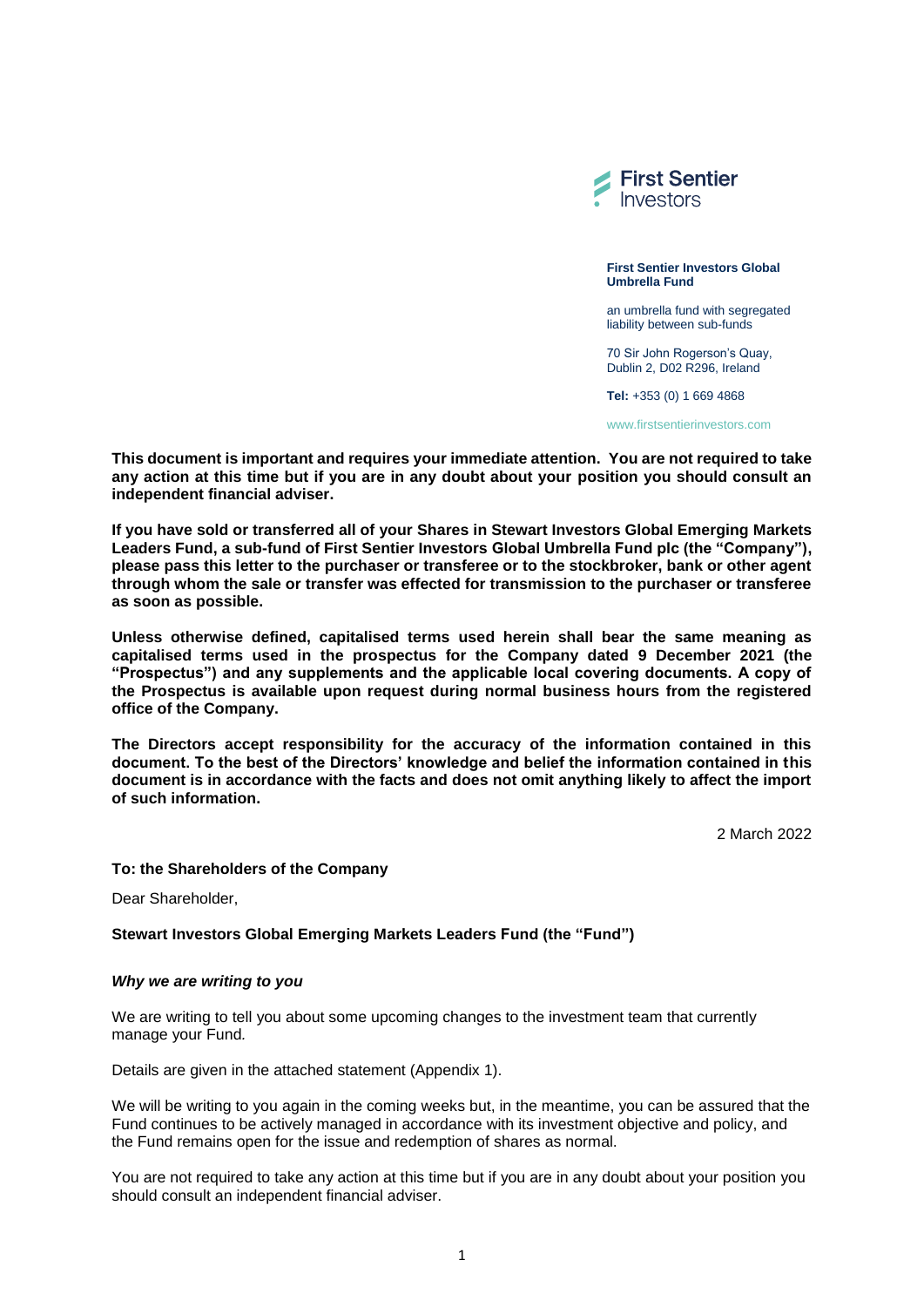# *ISINs*

The ISINs for the various share classes in the Fund are listed in Appendix 2 for information.

### *Questions*

If you have any questions about the contents of this letter please contact your investment advisor/consultant or your relationship manager at the Investment Manager or First Sentier Investors' Client Services Team or Investor Services Team as set out below.

You can contact us if you have any questions in relation to this letter:

| by telephone:  | +353 1 635 6798                                                                                         |
|----------------|---------------------------------------------------------------------------------------------------------|
| by email:      | ifsinvestorqueries@hsbc.com                                                                             |
| or in writing: | HSBC Securities Services (Ireland) Ltd, 1 Grand Canal Square, Grand Canal<br>Harbour, Dublin 2, Ireland |

Hong Kong Shareholders may also contact the Company's Hong Kong Representative:

| by telephone:  | +852 2846 7566                               |
|----------------|----------------------------------------------|
| by email:      | infoHK@firstsentier.com                      |
| or in writing: | First Sentier Investors (Hong Kong) Limited, |
|                | 25th Floor, One Exchange Square,             |
|                | 8 Connaught Place, Central, Hong Kong        |

Singapore Shareholders may also contact the Company's Singapore Representative:

| by telephone:  | +65 6580 1390                              |
|----------------|--------------------------------------------|
| by email:      | infoSG@firstsentier.com                    |
| or in writing: | First Sentier Investors (Singapore)        |
|                | 79 Robinson Road, #17-01, Singapore 068897 |

#### **Information for Austrian Investors:**

The Company's Prospectus, the KIIDs, the Articles of Association, the current annual report and the semi-annual report are also available free of charge from the Austrian paying agent in paper form. Erste Bank der oesterreichischen Sparkassen AG, Am Belvedere 1, 1100 Vienna, Austria.

#### **Formations destinées aux investisseurs Belges:**

Le Prospectus, les informations clés pour l'investisseur, les statuts, le rapport annuel actuel et le rapport semestriel sont également disponibles gratuitement auprès de CACEIS Belgium SA, Avenue du Port 86C, box 320, 1000 Bruxelles, Belgique.

Les investisseurs belges peuvent également adresser leurs demandes ou questions à CACEIS Belgium SA, Avenue du Port 86C box 320, 1000 Bruxelles, Belgique.

#### **Information for German Investors:**

The Prospectus, the key investor information, the Articles of Association, the current annual report and the six-month report are also available free of charge from the German information office in paper form. GerFIS – German Fund Information Service UG (Haftungsbeschränkt), Zum Eichhagen 4, 21382 Brietlingen, Germany.

#### **Information for Swiss Investors:**

The Prospectus, the memorandum and Articles of Association, the key investor information documents (KIIDs) and the annual and semi-annual reports of the Company may be obtained free of charge from the representative and paying agent in Switzerland, BNP Paribas Securities Services, Paris, succursale de Zurich, Selnaustrasse 16, 8002 Zurich.

Yours sincerely,

**Director** for and on behalf of First Sentier Investors Global Umbrella Fund plc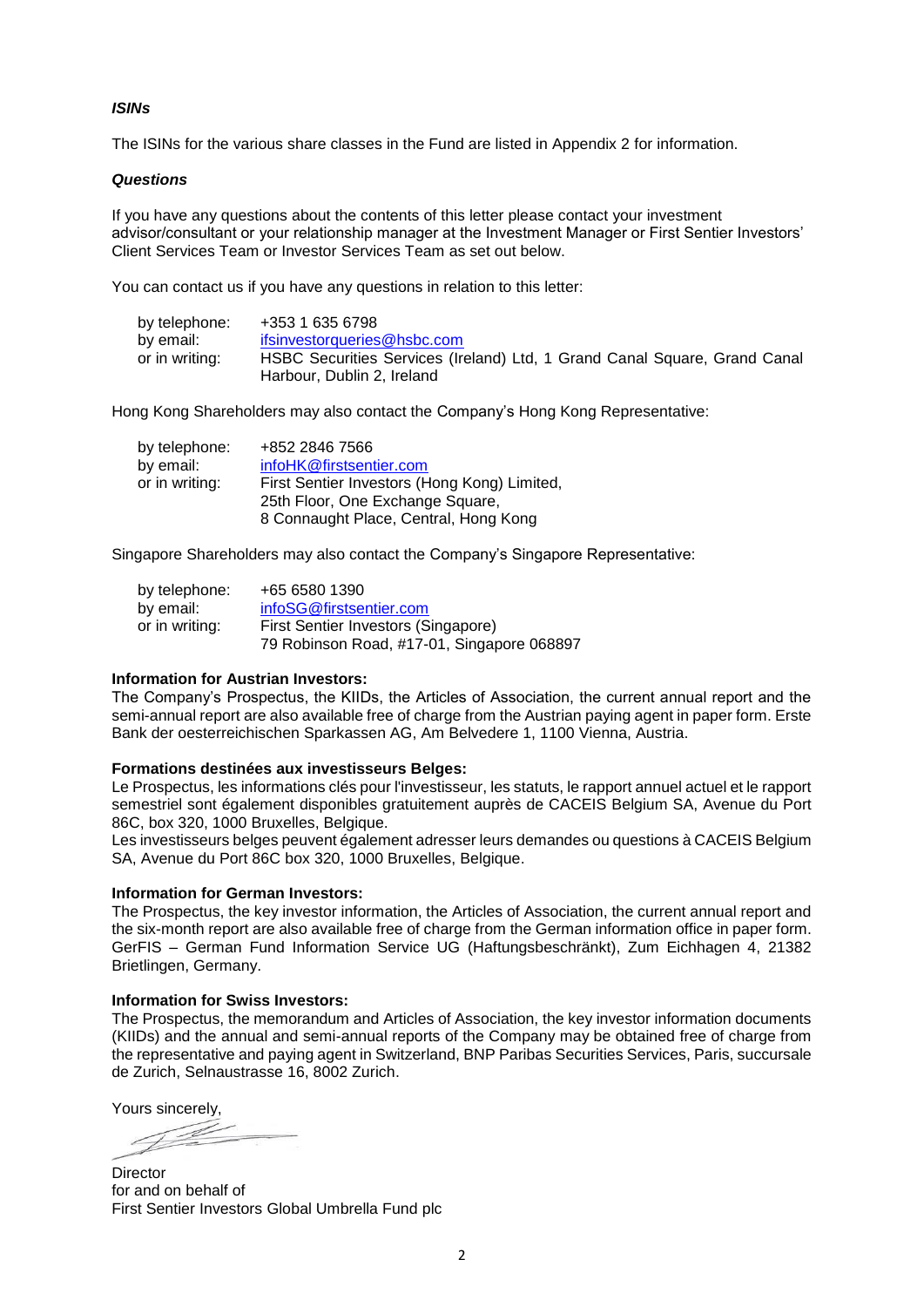# **Appendix 1 - Statement**

### **First Sentier Investors announces results of investment capabilty review**

**Tuesday, 1 March 2022:** Leading global investment manager, First Sentier Investors (FSI), today announced the outcome of a review of its existing investment capabilities against it strategy.

FSI, an asset manager with in-house investment teams and independently-branded, autonomous investment teams, has a long-term growth strategy to build a global business offering a range of investment expertise across differentiated asset classes. The recent review gave particular consideration to the longer-term impact of overlapping investment strategies on the firm's growth ambitions.

A number of FSI's investment teams, including independently-branded Stewart Investors (SI) and FSSA Investment Managers (FSSA), share common heritage through the First State Stewart business. SI now comprises two distinct investment businesses - St Andrews Partners (StAP) and the Sustainable Funds Group (SFG). As a result, StAP, SFG and FSSA investment businesses all offer active strategies with a particular commonality in global emerging markets (GEM) equities.

Following its review and consideration of a number of options, FSI decided to proceed with a closure and orderly wind-down of the StAP investment team.

FSI Chief Executive Officer Mark Steinberg said: "This was a difficult decision made after careful consideration. First Sentier Investors' shareholder, Mitsubishi UFJ Trust and Banking, has openly stated its intention to capture growth in asset management markets globally via its investment in this business. The outcome of the review supports this intention, and is in line with the firm's long-term growth strategy."

The StAP business manages approximately US\$4bn for retail and institutional clients and focuses on GEM equities, including a standalone Latin American strategy.

Steinberg added: "It is our intention to offer clients options for a transition by moving management of GEM client portfolios to the Sustainable Funds Group investment business within Stewart Investors. A team has been established to coordinate the transition of client mandates and relationships in an orderly manner. The Latin American strategy will not be transitioned, and will be closed in due course subject to regulatory approvals.

"In the interim, all StAP portfolios will continue to be actively managed for clients in accordance with their existing investment objectives."

**- ENDS –**